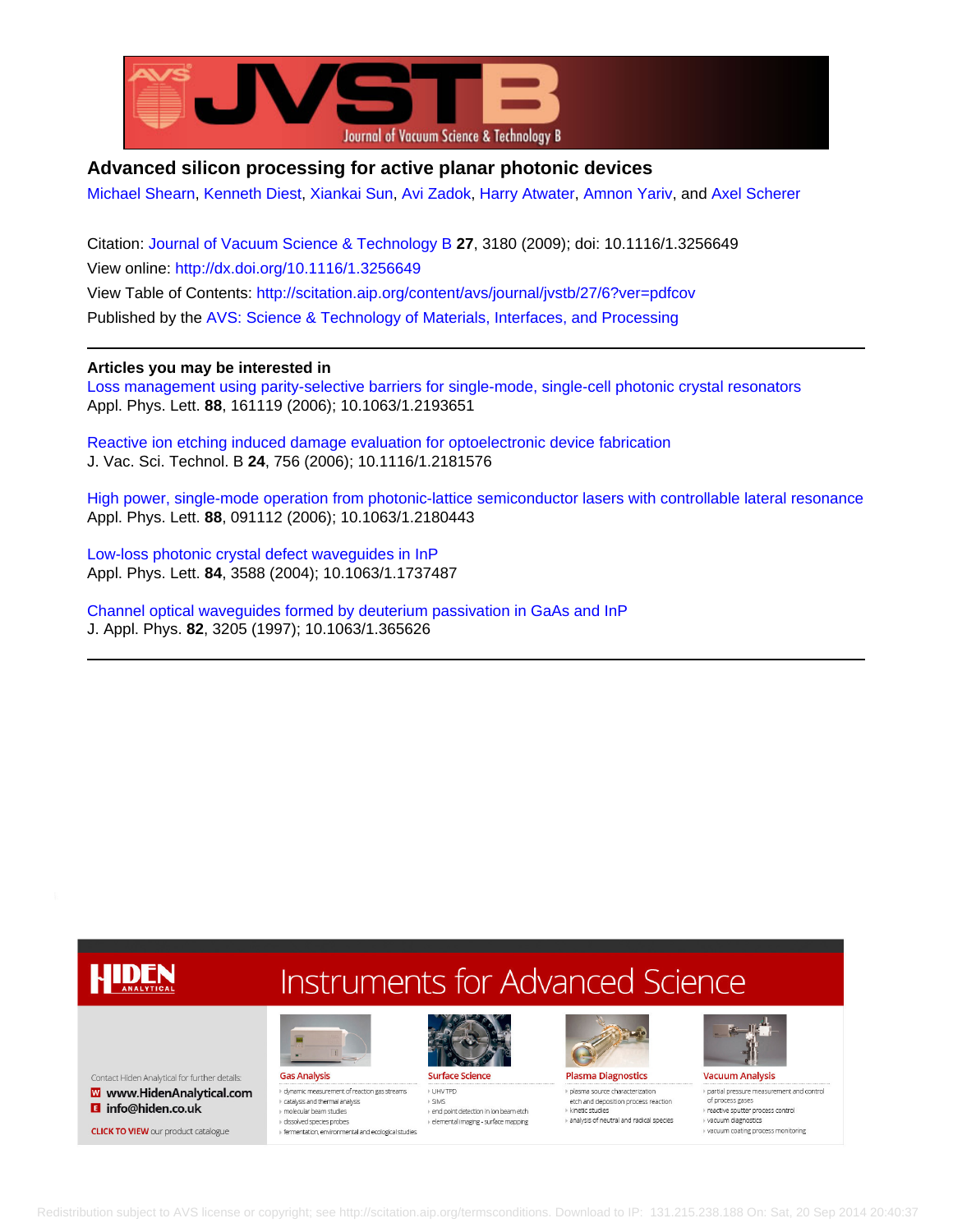# **Advanced silicon processing for active planar photonic devices**

Michael Shearn,<sup>a)</sup> Kenneth Diest, Xiankai Sun, Avi Zadok, Harry Atwater, Amnon Yariv, and Axel Scherer *Thomas J. Watson Laboratory, California Institute of Technology, 1200 E. California Blvd., Pasadena, California 91125*

Received 8 July 2009; accepted 5 October 2009; published 7 December 2009-

Using high quality, anisotropically etched Si waveguides bonded to InGaAsP, the authors demonstrate a hybrid laser, whose optical profile overlaps both Si and III-V regions. Continuous wave laser operation was obtained up to 45 °C, with single facet power as high as 12.7 mW at 15 °C. Planar Si optical resonators with  $Q=4.8\times10^6$  are also demonstrated. By using a SF<sub>6</sub>/C<sub>4</sub>F<sub>8</sub> reactive ion etch, followed by  $H_2SO_4/HF$  surface treatment and oxygen plasma oxide, the optical losses due to the waveguide and the bonding interface are minimized. Changes of optical confinement in the silicon are observed due to waveguide width variation. *© 2009 American Vacuum Society.*

[DOI: 10.1116/1.3256649]

## **I. INTRODUCTION**

Integrating silicon electronics with other materials systems is an important way to extend the capabilities of the microelectronics platform. Hybrid systems enable applications that were previously impossible or ineffective in silicon, such as lasers<sup>1</sup> and biosensing.<sup>2</sup> Hybrid optical systems are of particular interest, as they use silicon's capability for low loss passive waveguides $3$  but use other materials to avoid functionality limitations from silicon's indirect bandgap. However, direct integration through epitaxy of these systems is problematic due to differences in the lattice constant and thermal expansion coefficients.<sup>4</sup> Recently, waferbonded III-V materials on Si waveguides have produced lasers<sup>1[,5](#page-3-4)</sup> and modulators. $\frac{6}{5}$  The bonded structure is designed to support a joint optical mode, whose profile overlaps both materials. This architecture is a promising step toward monolithic integration of electronics with optics.

In this article, we demonstrate operation of a hybrid Si/InGaAsP Fabry–Pérot laser and describe the processing steps and optimization in its production. Si waveguide quality is maximized using a low damage, high fidelity reactive ion etch, and subsequent surface treatment, characterized by Si ring resonator measurements. Low temperature, plasmaassisted wafer bonding<sup>7</sup> is then used to integrate the two material systems. Finally, optical and electrical measurements are made to characterize the hybrid laser.

# **II. FABRICATION METHODS**

## **A. Pattern definition and plasma etching**

Waveguide patterns were defined on silicon-on-insulator (SOI) wafers with a Si layer thickness from 220 to 900 nm on top of a 2  $\mu$ m SiO<sub>2</sub> buried oxide layer using electron beam lithography. Zeon ZEP520A was spun as 5000 rpm and baked at 180 °C for 20 min before exposure with a

100 keV electron beam. After development, patterns were placed in an oven at 150 °C for 5 min to cause the resist to reflow, reducing pattern roughness.

The waveguide patterns were transferred using an anisotropic dry etch in an inductively coupled plasma reactive ion etcher Oxford Instruments PlasmaLab System 100 ICP-RIE 380), with a typical etch profile seen in Fig. [1.](#page-2-0) We utilized a mixed mode plasma etch using  $SF_6$  (an etch gas) and  $C_4F_8$  (a polymer source gas), with process conditions as described in other publications.<sup>8</sup> In contrast to more traditional chopped processes such as the Bosch etch,<sup>9</sup> simultaneous etching and sidewall passivation offers improved sidewall smoothness and reasonable etch rates at room temperature.<sup>10</sup> Also important is the low forward rf power utilized by this etch, which reduces roughness from mask erosion. The etch depth varied in order to leave varying heights of Si remaining.

#### **B. Wafer bonding, mesa definition, and metallization**

After etching, the SOI wafer was cleaned by solvents and a 3:1 mixture of  $H_2SO_4$ :  $H_2O_2$  (10 min at 170 °C), followed immediately by a HF dip to remove chemical oxide from the SOI wafer and native oxide from the III-V wafer, respectively. The reason for this cleaning step is twofold. First, it removes any remaining organics that would interfere with bonding. Second, it chemically prepares the surface for bonding by hydrogen terminating the surface, maximizing the effect of plasma activation.<sup>7</sup> Similar processing steps have also shown improvements in optical properties of waveguides through removal of absorbing surface states.<sup>11</sup>

After cleaning, the surfaces of the wafers were then activated through exposure to a low bias oxygen plasma and bonded together under a pressure of 0.1 MPa at 350 °C for 1 h. Following the bonding, the InP substrate was removed by HCl etching and mesa and contact structures were defined lithographically and etched. A mesa structure, centered above the Si waveguide, was formed in the InGaAsP layers using photolithography and a three-phase wet etch. The etching a)Electronic mail: mshearn@caltech.edu solutions were (i)  $1:1:10$  mixture of  $H_2SO_4$ : $H_2O_2$ : $H_2O$ 

<span id="page-1-0"></span>Electronic mail: mshearn@caltech.edu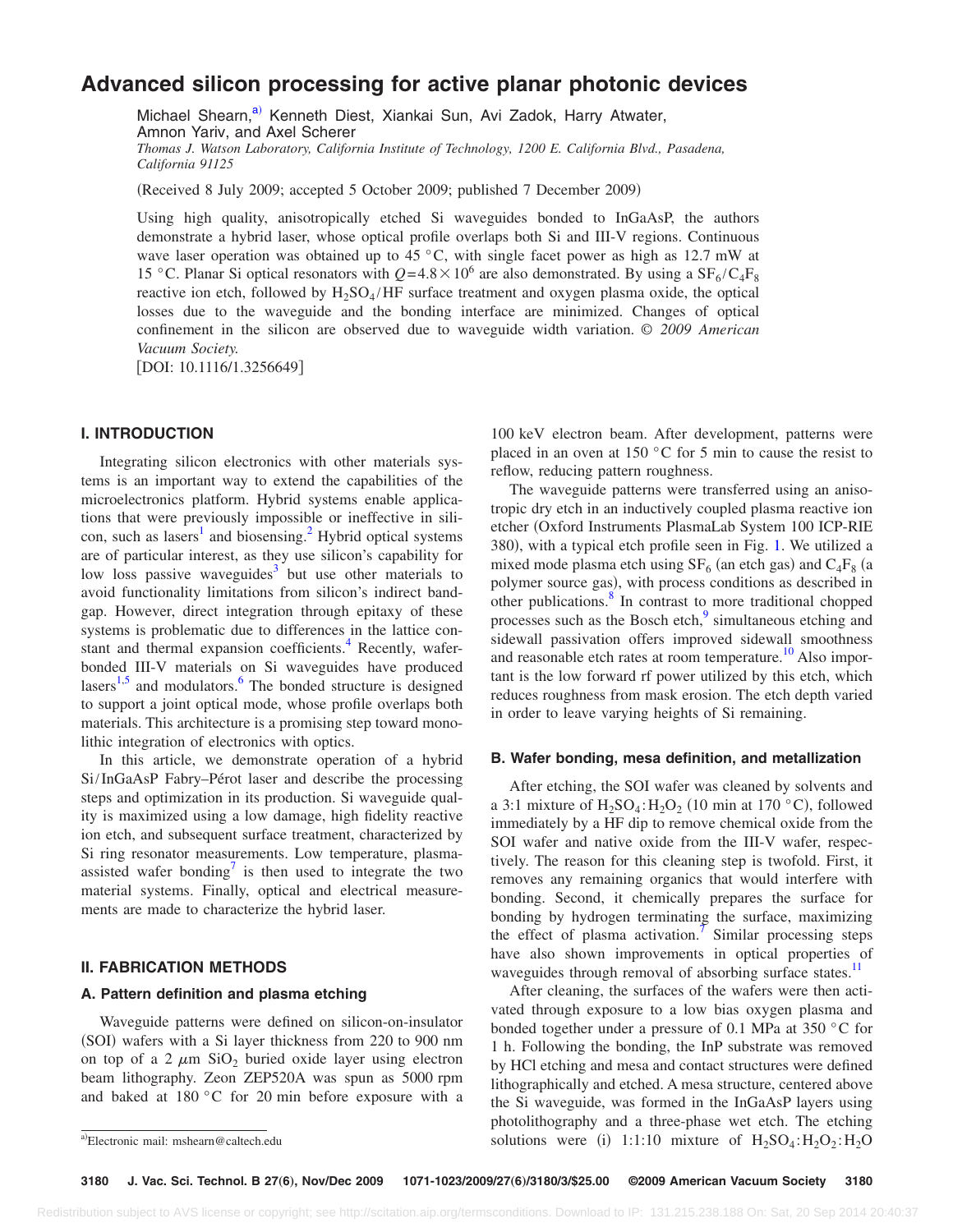<span id="page-2-0"></span>

FIG. 1. Profile of a fully etched disk structure on a SOI wafer with resist. The slope of the resist is caused by reflow.

 $(p\text{-InGaAs layer}, 60 \text{ s})$ , (ii) 2:1 mixture of HCl: H<sub>2</sub>O  $(p\text{-InP})$ layer, 30 s), and (iii) 1:1:10 mixture of  $H_2SO_4$ : $H_2O_2$ : $H_2O$ (quaternary layers, 4 min). Contacts consisting of  $Cr/AuZn/Au$  for the  $p$ -side metallization (on top of mesa) and  $Cr/AuGe/Au$  for the *n*-side metallization (to side of mesa) were deposited by thermal evaporation. The current flow was laterally confined by means of proton implantation at an areal dose of  $5 \times 10^{14}$  cm<sup>-2</sup> and an energy of 170 keV, resulting in high resistance except in a  $5 \mu m$  channel. Finally, the Si substrate was thinned mechanically to increase thermal conductivity to the testing chuck, resulting in a structure, as shown in Fig. [2.](#page-2-1)

### **III. DEVICE MEASUREMENTS**

## **A. Microring resonators**

To determine the compatibility of the wafer bonding chemical treatments with low loss photonic structures, we fabricated bare silicon microrings using the same processing steps used for wafer-bonded samples. The devices were fabricated from a SOI wafer with a 220 nm thick Si device layer on a 2  $\mu$ m SiO<sub>2</sub> buried oxide layer, and measured using evanescent coupling from a tapered fiber.<sup>12</sup> On these devices, a thin 30 nm thermal oxide was grown; this differs from wafer-bonded devices which we discovered only required an ultrathin oxide formed from  $O_2$  plasma treatment.

The quality factor *Q* of the resonator was determined experimentally from the normalized fiber transmission spectrum under weak coupling to the ring. Due to poor phase matching between the fiber and microring modes, coupling is very low even when the fiber is nearly in contact with the

<span id="page-2-1"></span>

FIG. 2. Cross section of a typical bonded device. *N*-side contacts are to either side of the device (not pictured).

<span id="page-2-2"></span>

FIG. 3. Measurements and schematic of a high-*Q* microring resonator. (a) Taper transmission versus wavelength of a doublet mode for a microring with  $R=40 \mu m$ ,  $w=2 \mu m$   $t_{Si} \approx 200 \text{ nm}$ ,  $t_{ox} \approx 30 \text{ nm}$ . (b) Top view of microring. (c) Cross-sectional view of microring.

ring. However, in this regime the measured *Q* is nearly the intrinsic *Q*. Figure [3](#page-2-2) show results from a ring with  $Q=4.1$  $\times$  10<sup>6</sup> and *Q*=4.8 $\times$  10<sup>6</sup> for the short and long wavelength modes, respectively. This corresponds with a loss of approximately 0.14 dB/cm. The two modes in the spectrum are a result of coupling due to scattering between the otherwise degenerate clockwise and counterclockwise circulating modes, and are only present because of the otherwise low loss of the waveguide structure. $13,14$  $13,14$ 

This initial result of a high quality planar structure, as opposed to freestanding geometries, $15$  led us to pursue waferbonded structures that incorporate gain with the waveguide.

### **B. Hybrid lasers**

We tested Fabry–Pérot hybrid lasers with lengths from 300 to 1500  $\mu$ m. The Si waveguides were defined on a SOI wafer with 900 nm thick Si device layer on a 2  $\mu$ m SiO<sub>2</sub> buried oxide layer. Results of a typical hybrid laser are shown in Fig. [4,](#page-2-3) which shows a device with a lasing threshold voltage  $V_{\text{th}}$  of 1.3 V and a threshold current density  $J_{\text{th}}$  of 1.25 kA/cm<sup>2</sup> . The maximum power output from a single fa-

<span id="page-2-3"></span>

FIG. 4. *L*-*I*-*V* curve of a 960- $\mu$ m-long laser operating in CW mode at 15 °C. (Inset) Laser spectrum.

### **JVST B - Microelectronics and Nanometer Structures**